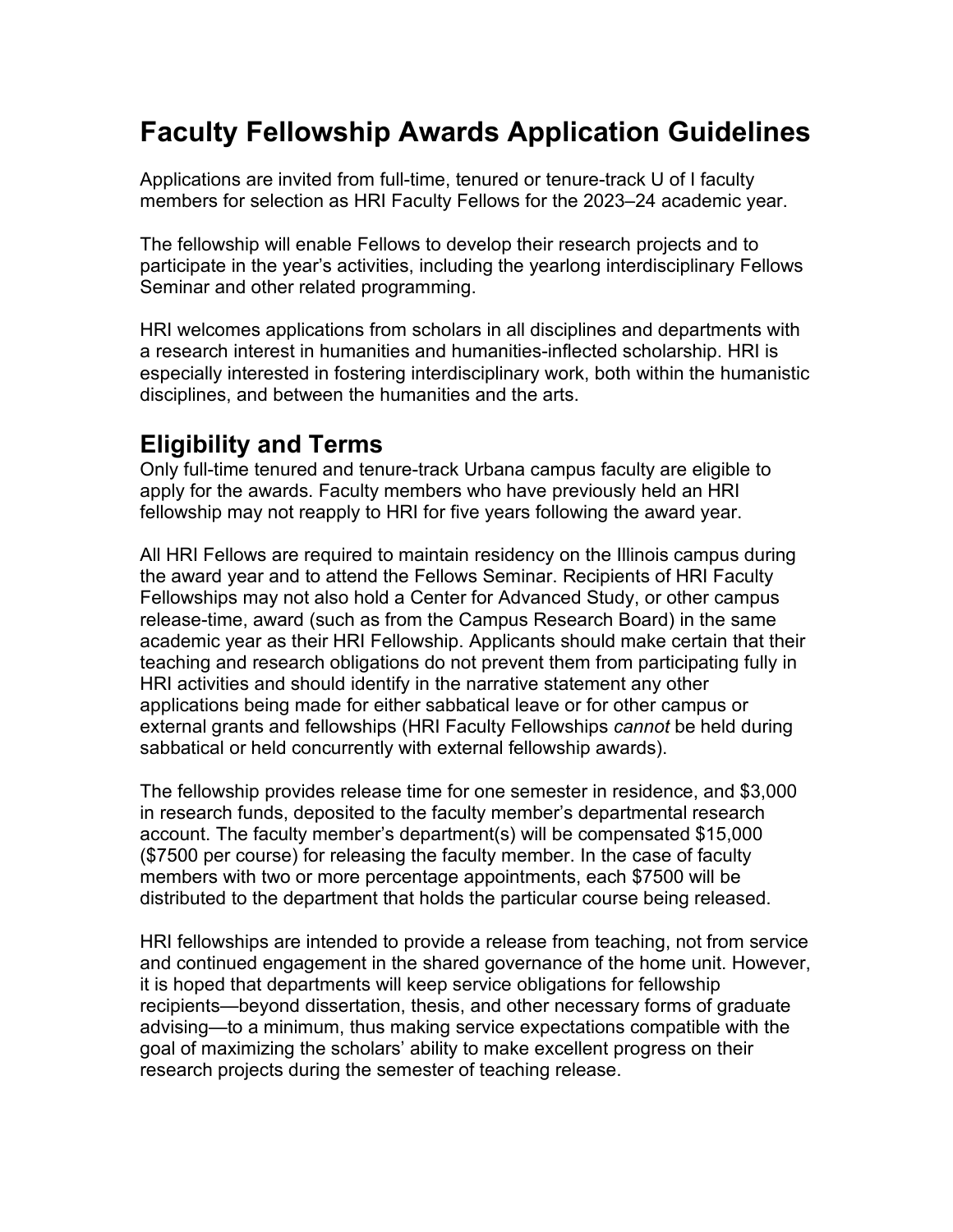## **Application Guidelines**

**Applications must be submitted online at the** [application portal.](https://my.atlas.illinois.edu/submit/go.asp?id=1687)

Applicants will be asked to create a password-protected account, to which they can return multiple times. The application system opens in September 2022. No paper or emailed applications will be accepted. **The online application must be completed and submitted no later than 5 p.m. on December 2, 2022. Referees must submit their letters of reference by 9 a.m. on the following Monday, December 5, 2022.** Please note that HRI staff will not be available for troubleshooting after the close of business on December 2, so HRI strongly recommends applicants and referees submit their materials well before 4:30 p.m. on the 2nd.

In addition to completing the online application form, applicants must submit the following materials through the online system (documents should be doublespaced, and in 12-point Times New Roman font, with one-inch margins; materials that exceed the required length will not be considered):

- **A 100-word abstract with project title**. [Upload under "Abstract."]
- **A current curriculum vitae** (maximum 10 pages; this need not be double-spaced, but please spare a thought for the review committee in rendering it legible). [Upload under "Curriculum Vitae."]
- **A statement of 2,000 words** describing the faculty member's research on the proposed project. The word count is exclusive of notes or bibliography, but in deference to the selection committee, a minimalist restraint should be applied to any citational apparatus. See recommendations below. [Upload under "Research Statement."]
- **A pdf of a signed EO Approval Form** You may download [the approval](https://hri.illinois.edu/sites/default/files/guidelines/Executive%20Officer%20Fellowship%20Form-2023-24.pdf)  form [from here](https://hri.illinois.edu/sites/default/files/guidelines/Executive%20Officer%20Fellowship%20Form-2023-24.pdf) (PDF). Applicants should complete their portion, print for the EO(s) to complete and sign, then scan. It is the applicant's responsibility to upload the form to the application. [Upload under "Other Supporting Document."] (**Executive officers who are** *applying* for a fellowship must include instead a pdf of a signed letter from the dean of their college, approving the application and any release time that would result from a successful proposal.)
- **Two (2) letters of recommendation** to be uploaded by the applicant's referees.

**Reference Letters:** HRI recommends entering recommenders' names and emails *early* in the online application process. The application system will generate an email request for letters to those whose names and emails the applicant submits, and the email will provide a link for uploading the letter. Please note that applicants must enter their personal contact information first before they can proceed to entering references. Doing so enables the system to insert the applicant's name in the email request to referees. In order for the system to generate those emails, however, the applicant must click "continue" after entering referees' names and emails—even if nothing else is to be done in the application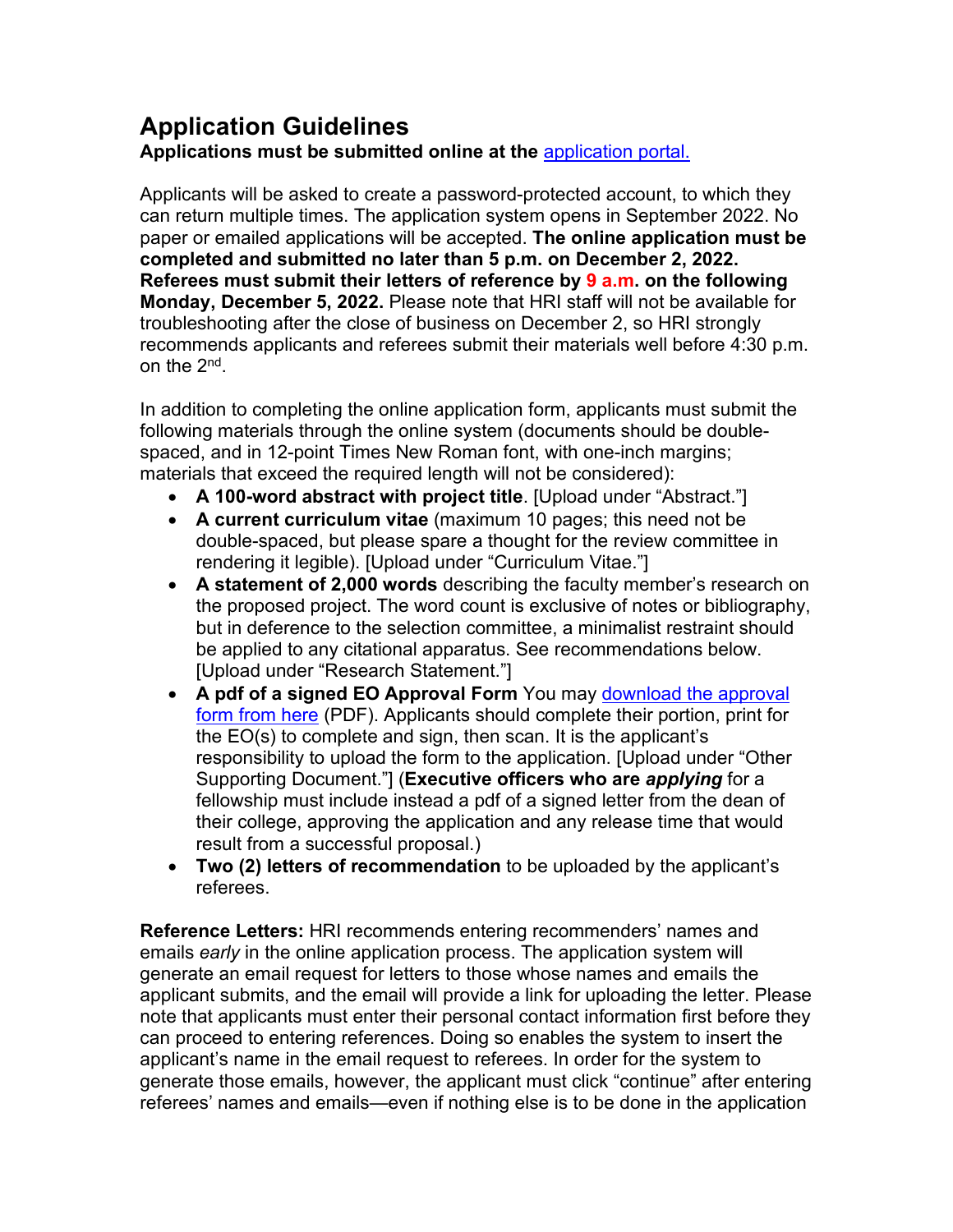at that time. *Applications for which both letters of recommendation have not been uploaded by 9:00 a.m. on December 5, 2022 will be deemed incomplete and will not be considered.* All letters must be uploaded through the application portal. No paper or emailed copies will be accepted.

**Narrative Research Statement:** Applicants should describe their research in reasonable detail, elucidating its significance to the broader scholarly community at Illinois and elsewhere, and addressing the applicant's readiness to undertake the project. The statement should also indicate how the inter-disciplinary experience offered by the Fellows Seminar would be beneficial to the project. In the spirit of renewing the sense of community we aim to cultivate at HRI, we ask applicants to address the ways they plan to engage with HRI programming and Fellows Seminar participants, and to contribute to community building during their time as a fellow.

#### **Deadline**

**Online applications must be complete and submitted by 5 p.m. on December 2, 2022,** after which the application portal closes**. Letters of support must be uploaded by 9 a.m. on December 5, 2022,** or applications will be deemed incomplete and will not be forwarded for review.

#### **Visit the [Application System.](https://my.atlas.illinois.edu/submit/go.asp?id=1687)**

Deadline extensions will not be granted. The review committee will consider only complete applications. It is the *responsibility of the applicant* to ensure that all documentation is complete, and that referees submit their letters before their deadline. Applicants should be sure that the application documents are complete and should proofread all materials carefully, as no changes are possible once one clicks "submit." Note that one must click through the final section of the application portal, and hit "continue" in order to have the option to "submit." Merely uploading all required documents does not constitute "submission." Applicants must *actively* submit their applications. The portal will automatically generate an email acknowledgment of your submission. If you do not receive such an email within a reasonable time after clicking "submit," and do not find one in your spam/junk folders, please touch base with HRI. HRI strongly recommends submissions be made *prior to 4:30 p.m*. on the day of the application deadline, as HRI staff will not be available to assist with troubleshooting after close of business on Friday, December 2. Please ensure and verify that all uploaded documents are submitted under the correct category (as stipulated above). The system will read your file as incomplete and will not permit submission if an upload is erroneously misclassified and thus there is not an entry in each appropriate category (abstract, curriculum vitae, research statement, and other supporting document—the latter for the EO approval form).